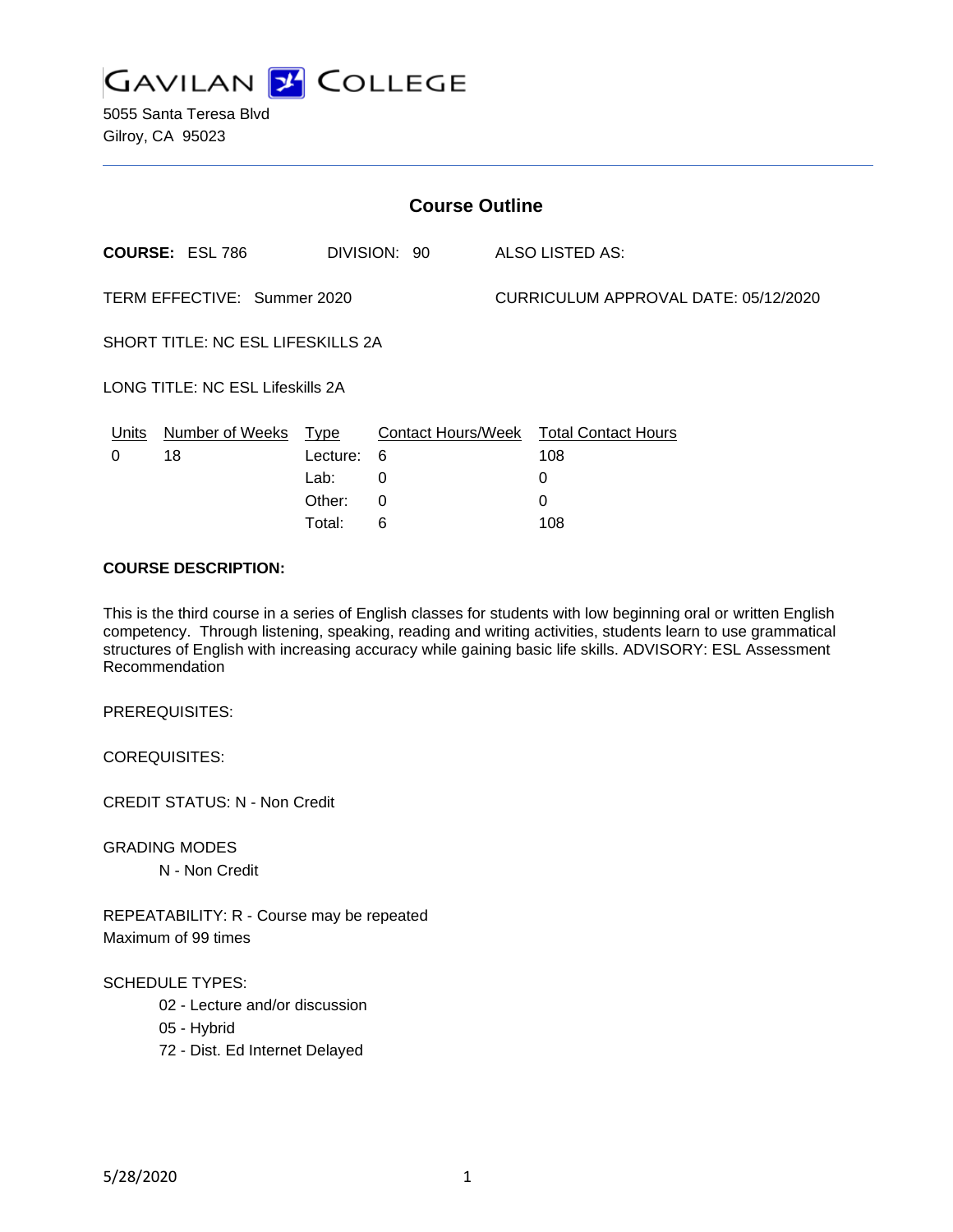### **STUDENT LEARNING OUTCOMES:**

By the end of this course, a student should:

1. Ask and answer questions about issues that affect people's daily lives (for example: family, education, daily activities at home and in the community, finding a job, ailments and injuries).

2. Skim and scan short readings for specific information within the context of the lifeskills topics covered.

3. Make affirmative and negative statements and questions, in oral and written form, using the simple present, present continuous and simple past tenses within the context of the lifeskills topics covered.

4. Apply thematic vocabulary and basic grammatical structures in real world situations.

#### **CONTENT, STUDENT PERFORMANCE OBJECTIVES, OUT-OF-CLASS ASSIGNMENTS**

Curriculum Approval Date: 05/12/2020

4 Hours

Content: Introductory information: The student will review giving basic greetings, making introductions, and giving personal information

(name, gender, age, marital status, address, phone number, etc.). Classroom vocabulary will be reviewed. Numbers and the English alphabet will be reviewed.

Student Performance Objectives (SPO):

Students will be able to greet one another, introduce themselves and give personal information, both orally and in written form.

16 Hours

Content: Family and Education: The student will learn vocabulary related to the topic of the family and education, such as the names and relationships of family members, types of schools

and grade levels. In talking about his/her family, the student will learn descriptive adjectives to describe people's physical characteristics. Communication will focus on being able to discuss

his/her family and education.

Student Performance Objectives (SPO): Students will be able to name, identify and describe family members and relationships. They will be able to talk about education.

They will be able to use the simple present of "be", possessive adjectives, and possessive nouns in spoken and written form.

16 Hours

Content: Community: The student will learn vocabulary related to the topic of community. The student will learn to describe activities and places in

the community, such as the library, bank, post office and the mall. He or she will learn to make polite requests with the modals can, could, may and would. Communication will focus on using

community resources and being able to describe what is currently happening.

Student Performance Objectives (SPO): The students will be able to conduct personal business in the community. They will

be able to use the present continuous and modals for requests in spoken and written form.

16 Hours

Content: Daily Activities: The student will learn vocabulary related to daily activities at home and school. He or she will learn to use the simple present and adverbs of

frequency to describe his/her daily routines. The student will learn to make appointments. Communication will focus on being able to discuss personal schedules.

Student Performance Objectives (SPO):

Students will be able to use the simple present to communicate schedule information at home, school and work in spoken and written form.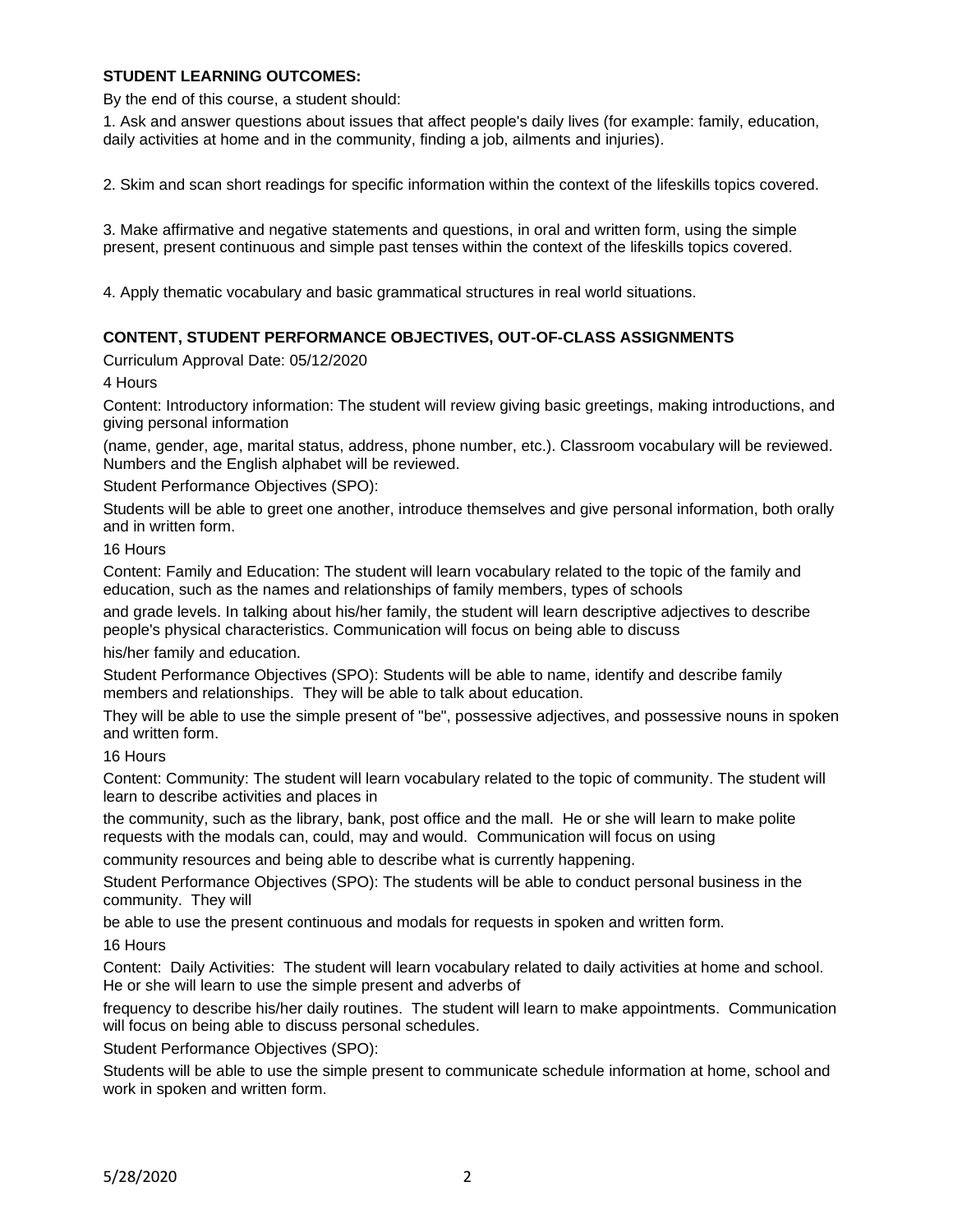16 Hours

Content: Finding a Job: The student will learn vocabulary related to the topic of job positions, requirements and benefits. The

student will learn to ask and answer questions about work responsibilities, schedules, benefits and requirements for jobs using the simple present. The student will practice filling out a job

application and having an interview. Communication will focus on being able to inquire about a job.

Student Performance Objectives (SPO): Students will be able to find and apply for a job.

16 Hours

Content: Ailments and Injuries: The student will learn vocabulary related

to the topic of ailments and injuries. He or she will review the names of body parts. The student will learn to make a doctor's appointment and report an injury or illness in the simple past tense.

Communication will focus on being able to describe injuries and ailments.

Student Performance Objectives (SPO): Students will be able to report an illness, injury or accident using the past tense

in spoken and written form.

16 Hours

Content: Work: The student will learn

vocabulary related to the topic of work. The student will learn to describe jobs and work activities. He or she will learn to use the past tense to describe completed and uncompleted work tasks. The

student will practice interviewing for a job. Communication will focus on being able to describe his/her job and report progress at work.

Student Performance Objectives (SPO): The students will be

able to describe their jobs and report progress at work using the simple past in spoken and written form. 5 Hours

Content: Review vocabulary and grammatical structures.

Student Performance Objectives (SPO): Students will be able to carry on short conversations, skim and scan

short readings for specific information and write simple sentences using the thematic vocabulary and grammar introduced during the semester.

Out-of-Class Assignments: Review vocabulary and

conversations covered in class materials.

3 Hours

Final Exam

# **METHODS OF INSTRUCTION:**

Classroom activities include listening exercises, pronunciation contrasts, dialogues, oral drills, question and answer pairs, guided readings, vocabulary development, oral composition, basic sentence writing, role playing, and guided writing.

# **OUT OF CLASS ASSIGNMENTS:**

Required Outside Hours:

Assignment Description:

Written textbook assignments; assigned readings; oral practice; vocabulary memorization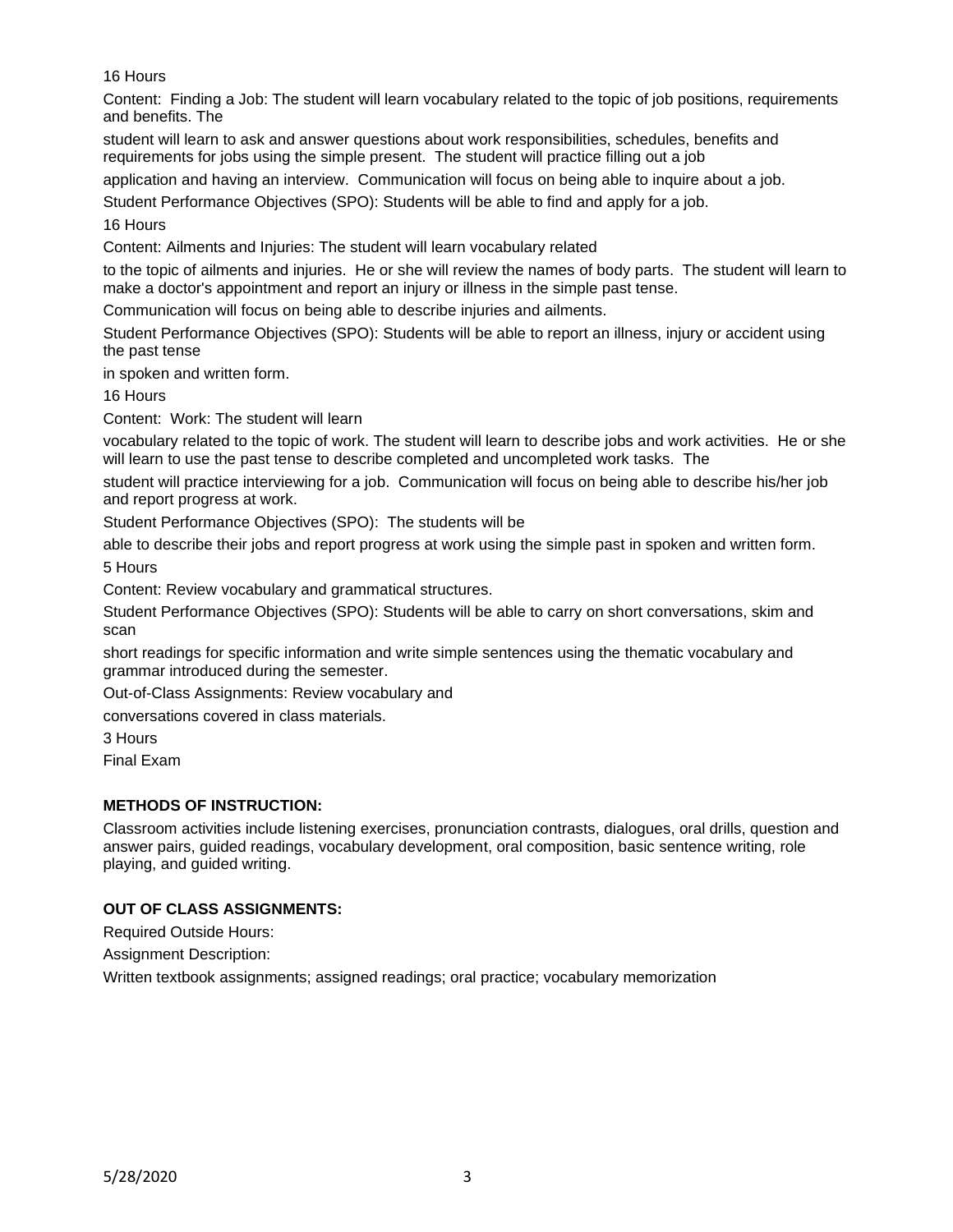## **METHODS OF EVALUATION:**

Writing assignments Percent of total grade: 5.00 % Writing Assignments: Percent range of total grade: 5 % to 10 % Written Homework Skill demonstrations Percent of total grade: 10.00 % Skill Demonstrations: Percent range of total grade: 10 % to 20 % Class Performance/s Objective examinations Percent of total grade: 85.00 % Objective examinations: Multiple Choice True/False Matching Item Completion Other: Short answer and oral interview

## **REPRESENTATIVE TEXTBOOKS:**

Recommended Representative Textbooks

Jenkins and Johnson. Stand Out 2 Student Book and Workbook (First Half). National Geographic,2016. Or other appropriate college level text.

Reading Level of Text, Grade: Integrated ESL Low Beginning (From the ESL CB 21 Rubric) Verified by: Nicole Cisneros